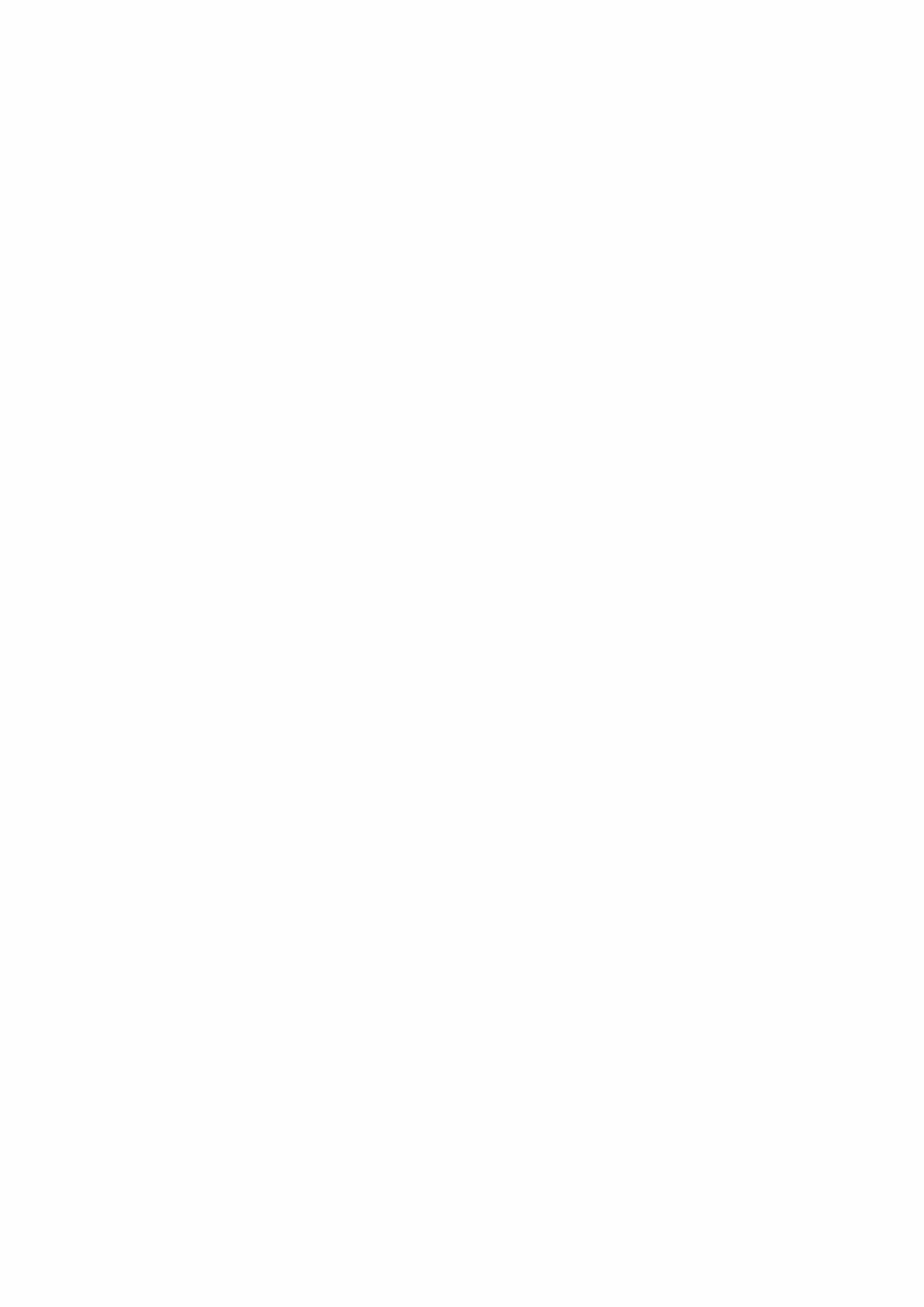#### INTRODUCTION

Section 8 of the Salaries and Allowances Act 1975 requires the Tribunal to make a determination at intervals of not more than one year on the remuneration to be paid to parliamentarians, officers of the Public Service in the Special Division and prescribed offices.

Having received and considered many written and oral submissions from interested persons and organisations and having informed itself by inquiry the Tribunal has determined that there will be no general increases in the remuneration of any of these categories at this time. Reasons for this decision follow.

#### MEMBERS OF PARLIAMENT

#### Salaries

The industrial climate in this State is such that the Tribunal considers it to be in the public interest for parliamentary salaries to remain unaltered. However, it must be made very clear that, based on the remuneration paid to members of Parliaments throughout Australia, there is a strong prima facie case for substantial increases and any inordinate delay in adjusting salaries might well be contrary to equity and the substantial merits of the case.

This may be seen from the following table-

| BASIC PARLIAMENTARY SALARY |         |            |        |        |           |            |        |
|----------------------------|---------|------------|--------|--------|-----------|------------|--------|
| Date                       | Federal | <b>NSW</b> | VIC    | QLD    | <b>SA</b> | TAS        | WA     |
| Dec. 94                    | 74 460  | 73 960     | 73 960 | 73 960 | 68 693    | 66 208     | 73 910 |
| Jan. 95                    | 75 949  | 75 449     | 75 449 | 75 449 | 68 693    | 66 208     | 73 910 |
| Apr. 95                    | 77438   | 76938      | 76938  | 76 938 | 68 693    | 66 208     | 73 910 |
| $*Ju1.95$                  | 78 987  | 78 487     | 78 487 | 78 487 | 76 987    | 67 519     | 73 910 |
| **Mar. $96$                | 80 251  | 79 751     | 79 751 | 79 751 | 78 251    | 67 519     | 73 910 |
| **Oct. $96$                | 81856   | 81 356     | 81 356 | 81 356 | 79 856    | $***71343$ |        |

\* Comparative rates at time of this determination. \*\* Future assured rates as the result of legislative ties.

\*\*\* Effective from 1.7.96. Parliament tied basic salary at 88.9% of MHR although Independent Committee of Review recommended \$71088 from 1.7.95 and \$74633 from 1.7.96.

The increases shown in the above table are the result of enterprise agreements between the Commonwealth Government and public sector unions. The most recent, the Continuous Improvement in the Australian Public Service Enterprise Agreement 1995-96 between all Ministers of the Crown, the President of the Senate, the Speaker of the House of Representatives and fourteen unions, was certified by the Australian Industrial Relations Commission on 22 September 1995.

The Federal Remuneration and Allowances Act 1990, as amended, fixes the basic salary of a Federal member of the House of Representatives (MHR) at the minimum salary of a Senior Executive, Band 2 in the Australian Public Service so there is an automatic variation in the salary of an MHR whenever there is a salary change at that level in the Australian Public Service. This is not subject to review by any external body.

With the exception of Western Australia, the basic salary of a member of Parliament in all Australian States is tied by legislation to the salary of an MHR. Thus salary increases occur automatically and noiselessly.

The advantages of such a system for governments and politicians generally are obvious, given the usual public reaction to increases in parliamentary salaries but whether this convenience is fair during a period of wage restraint, with its consequential demands on Crown employees to increase productivity and/or trade conditions for salary increases, is questionable.

If the sentiments expressed by the 65 members of the public who responded to the Tribunal's invitation to make written submissions and those of the principal public sector union are indicative of public opinion then there is a strong community feeling that the same industrial principles should apply to all persons whose remuneration comes from the public purse. Although the sample is inadequate for firm conclusions to be drawn our own inquiry tends to support that view.

The notion of equality in treatment appears simple in theory but its implementation is extremely difficult. Although not required to do so by the Salaries and Allowances Act, this Tribunal has always paid regard to the spirit and intent of the Wage Fixing Principles when making its determinations.

However, the role of a parliamentarian is unique and it is not possible to apply the Wage Principles in a strict literal sense. Members of Parliament are not employees. They are not covered by awards or agreements which specify such matters as wages, standard hours, annual leave, sick leave, overtime, shift work and a miscellany of other allowances and conditions. They are elected to their positions, not appointed and continuity of employment is in the hands of electors. There is no right of appeal. Neither they nor the Tribunal have any bargaining powers. The Wage Principles were not framed with this type of occupation in mind.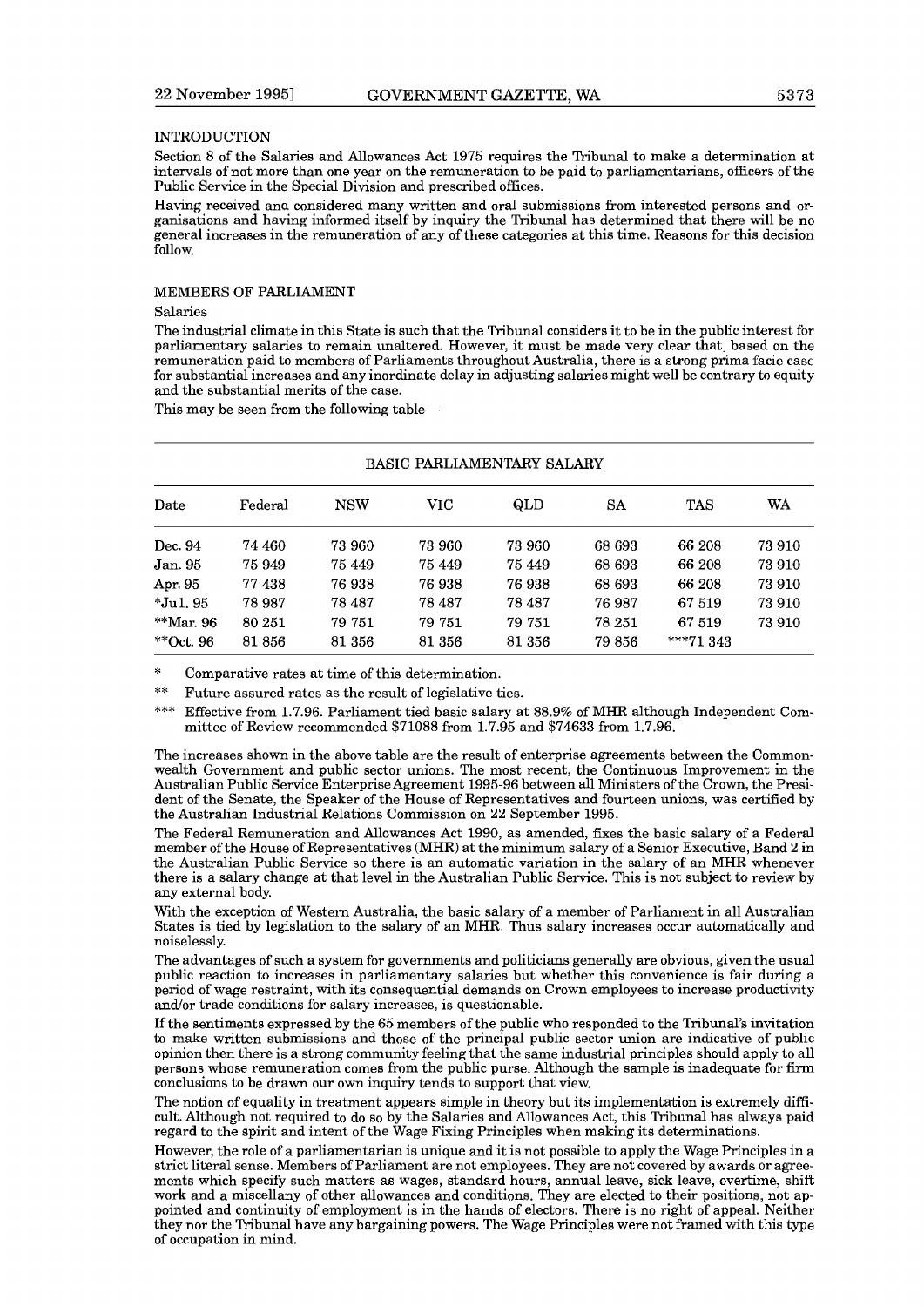Be that as it may, it is consistent with the industrial principle of "a fair go all round" for the Tribunal to recognise the problems which confront workers in the public sector when they seek pay rises and to weigh those dilliculties in the balances when endeavouring to assess what is fair and reasonable remuneration for politicians in the present industrial climate.

The Federal MHR has received substantial salary improvement because a position in the Australian Public Service of comparable salary has received increases as a result of enterprise bargaining. In reality the Commonwealth Government has indirectly negotiated increases for MHR's and members of Parliament in all Australian States, except Western Australia, without the trade offs or increases in productivity which must be presumed to have occurred in the Australian Public Service.

If the salary of a member of Parliament in WesternAustralia had been tied to a comparable State Public Service rate it is unlikely that hisher salary would have increased more than \$16 per week since November 1991 for at the present time that is all that most public servants have received.

For all that, salaries cannot be set in a vacuum and because parliamentarians are regarded as sui generis, tribunals andlor committees of enquiry throughout Australia have not hesitated to call in aid rates paid to politicians in other States and in the Federal Parliament when considering the salary question.

We are quite satisfied that the difference in work value of members in all Australian Parliaments is marginal and that, all things being equal, the basic salaries of members should be similar. So there is a real problem because failure to increase parliamentary salaries in this State will leave WA members of Parliament well behind their counterparts elsewhere in the Nation, yet we have some doubt that all things are equal.

The Tribunal has two main concerns. First, with few exceptions, the type of increases in the Australian Public Service which supposedly justified similar increases in the salary of an MHR have not occurred in this State. However, the Western Australian Public Sector (Civil Service Association) Enterprise Bargaining FrameworkAgreement 1995 dated 14August 1995 provides for negotiations in public sector agencies with minimum assured increases. The first increase of 4 per cent will operate from 1 January 1996 if an agreement is reached and lodged in the Western Australian Industrial Relations Commission by 31 March 1996. A second increase of 2 per cent will operate from 1 July 1996 or six months after the operative date of the first increase, whichever is the later. A third increase of one per cent will take effect from 1 January 1997 or 12 months after the first increase, whichever is the later. So the situation should change in the near future.

Secondly, when other State Parliaments first chose to tie members'salaries to the basic rate for an MHR that rate was fixed by an independent tribunal. Now it is not. In June 1994 the Commonwealth Remuneration Tribunal stated that, in the then circumstances, it believed the general linkage with the Australian Public Service should be maintained and if it were setting salary levels it would do so at the base of SES Band 2. However, to our knowledge, it has tendered no further advice as to whether the relationship is still reasonable.

In **all** the circumstances the Tribunal will defer increases in parliamentary salaries until it has examined the extent of salary increases in other areas of public employment between now and March 1996. During this time the Tribunal will inquire further into the integrity of the Federal relationship, which at this stage we are not prepared to embrace.

We would expect to issue another determination within six months.

Before concluding this section it is appropriate that the Tribunal discuss further the \$4767 per annum increase which it awarded in December 1994 and which attracted adverse and ill-informed comment.

The increase had its genesis in a 1987 Special Anomalies Conference similar to those conducted by the Australian Industrial Relations Commission and attended by representatives of the Commonwealth Government, ACTU, Confederation of Australian Industry, ALP Caucus, Liberal Party and Australian Democrats. That conference gave its approval for the Commonwealth Remuneration Tribunal to decide whether provisions should be made for the social dislocation suffered by members in the discharge of their duties.

In 1988 the Federal Tribunal enlisted the aid of a well established management consultancy firm to carry out a comprehensive work value review. The consultants advised that personal dislocation to family and working life arose on a number of fronts at a level uncommon in the wider community. Accepted community standards were ascertained from "tens of thousands of positions from over 800 client organisations". The consultants were of the firm opinion that the dislocation factor should be included when assessing the value of a member's work.

In 1989 this Tribunal engaged the consultants to conduct a similar review in this State and like comments on personal dislocation were made with respect to members of the Western Australian Parliament.

The Federal Tribunal accepted that this disability should be included in its work value consideration and proposed a salary to operate from 1 January 1991. However, the increase was delayed following a request by the Federal Government and a majority of members and a subsequent postponement was again attributed to wage restraint.

Although this Tribunal announced in 1993 its acceptance in principle that social dislocation should be included in a consideration of a member's salary it deferred its implementation stating that "consistent with its approach to wage restraint, it will await a determination of the Federal Tribunal before giving further consideration to the introduction of this innovation".

It was not until June 1994 that the Federal Tribunal awarded the \$4767 per annum increase by way of allowance with a recommendation that the Parliament amend the legislation to increase parliamentary salaries by that amount.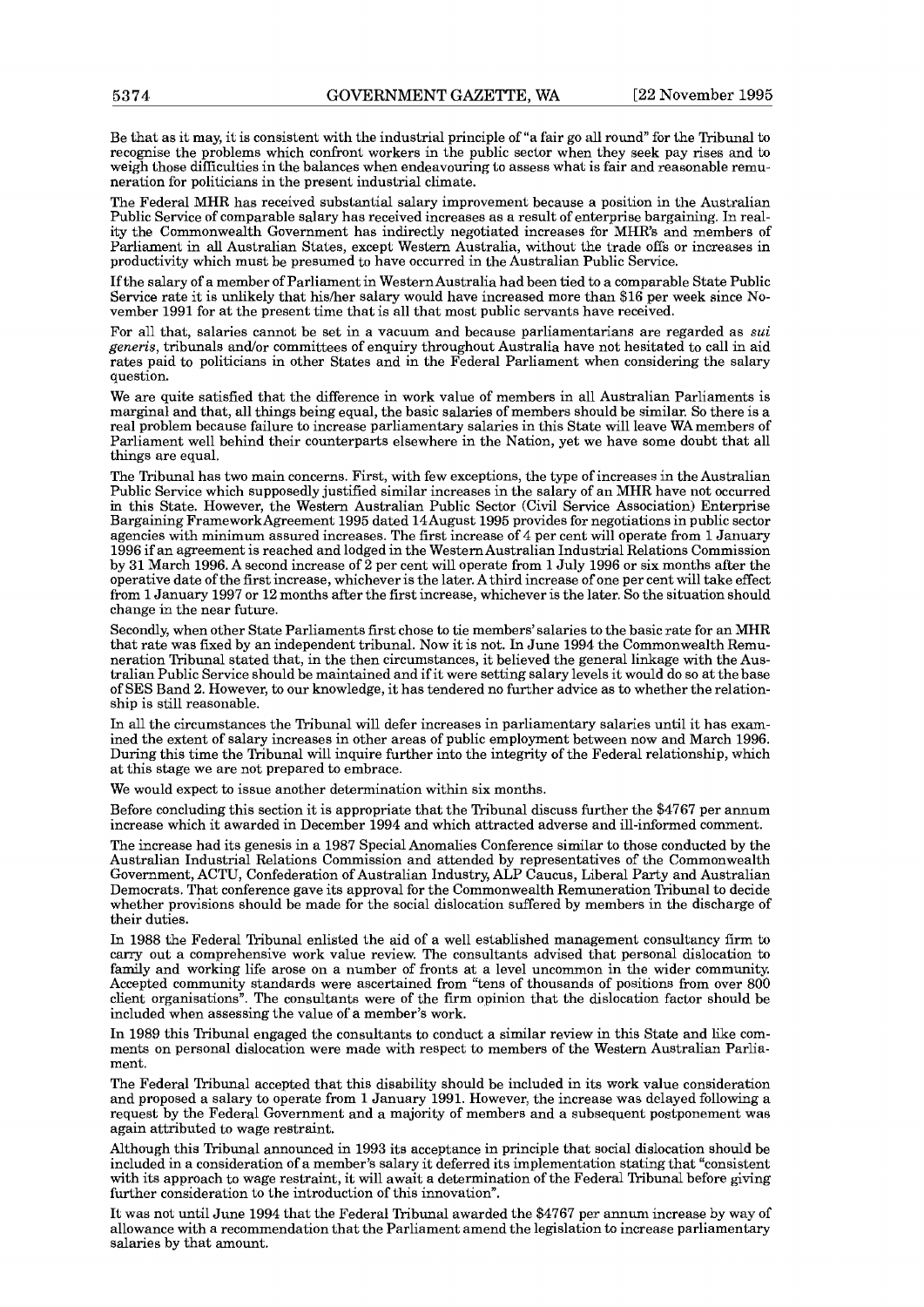With effect from 15 December 1994 the Federal Remuneration and Allowance Act was amended to include the allowance as part of an MHR's basic salary and on 16 December 1994 this Tribunal awarded the increase to members of Parliament in Western Australia.

Any further delay would have been quite unfair to parliamentarians in this State and clearly at odds with the spirit and intent of the Wage Fixing Principles.

Because of the events discussed earlier the basic salary of a Western Australian member of Parliament is now \$81 per week less than the average salary of the four other mainland States. It would be \$179 per week  $(14.2\%)$  less than New South Wales, Victoria and Queensland, \$150 less  $(11.3\%)$  than South Australian and \$131 (9.9%) less than the Northern Territory if the Tribunal had failed to act in December 1994.

#### Electorate Offices and Research Facilities

Most requests from members concerned matters relating to resource needs in electorate offices and the inadequacy of research facilities.

The State Parliamentary Labor Party urged the Tribunal to make a recommendation to Parliament and the Government that entitlements and expenses become the responsibility of the Tribunal while individual members across political boundaries made requests for additional staff and/or a research allowance.

In 1991 the Tribunal recommended to the then Government that the Salaries and Allowances Act be amended to clarify the respective powers of the Executive Government and the Tribunal. Since then the Tribunal has repeatedly drawn attention to the problem, stating in its June 1994 Determination-

*"For many years there has been confusion as to the respective roles of the Executive Gouernment, the Joint House Committee and the Dibunal in determining some of the various entitlements of Ministers, Members of Parliament and other Parliamentary Office Holders. Where there has been a history of certain matters being dealt with by others the Dibunal has been disinclined to move into those areas although, arguably, some are within its jurisdiction.* 

*It would be beneficial to all concerned if the Parliament clarified these matters as soon as possible and the Dibunal so recommends"* 

Notwithstanding legal advice which tends to support the view that all of these matters are within the province of the Tribunal, the convention is that the Ministry of Premier and Cabinet assumes responsibility.

It is the Tribunal's strong opinion that the Parliament should make the position clear one way or the other so that everybody knows precisely who is responsible for what.

#### Other Allowances and Provisions

In 1994, the Tribunal undertook a major examination of the expenditure of members following the issue of a detailed questionnaire to all members of Parliament.

The current review elicited requests from a number of members and the State Parliamentary Labor Party. Changes and increases were sought in several areas including the electorate motor vehicle, fuel cards, air charter, postage and travelling allowances. Following consideration by the Tribunal, minor changes and adjustments have been made to the air charter provision, postage and travelling allowances.

#### Expense of Office Allowance

As part of this review, all parliamentary office holders were asked to consider whether the expense of office allowance provided to them should be subsumed into the additional salary for the respective office. The Tribunal did not receive a response from all office holders and accordingly has deferred any decision in this matter until a future review. During the course of its inquiries into the expense of office allowances, the Tribunal accepted that the allowance provided to the Leader of the Opposition in the LegislativeAssembly was insufficient to cover the cost of the miscellany of items that the position would normally be expected to provide.

Many similar expenses incurred by Ministers are met from Departmental funds and this would appear to be the pattern regardless of which political party is in power.

An increase in the allowance, based on allowances provided in other Australian Parliaments, has been provided to the Leader of the Opposition.

#### SPECIAL DIVISION AND PRESCRIBED OFFICE HOLDERS

In December 1994 the Tribunal awarded rates that it considered to be fair and reasonable for these officers following the enactment of the Public Sector Management Act 1994. It acknowledged that in the higher levels of the salary structure the rates did not match the private sector but pointed out that the salaries of senior management in private employment had not been subjected to the same wage restraint as the general workforce.

As the rates were set below the private sector the Tribunal provided some flexibility to meet the exceptional case but made it very clear that the determined structure should only be departed from for a special and distinguishing reason.

We have received information that top salaries in the private sector have moved further ahead in the past twelve months. Indeed figures have been published which show some extraordinary remuneration for CEO's in a number of public companies. It would be a misuse of power for the Tribunal to attempt to match or even consider those rates in its review. As a result it is always possible that the State could lose the services of talented people or fail to attract others but there is little evidence of exodus due to salary dissatisfaction.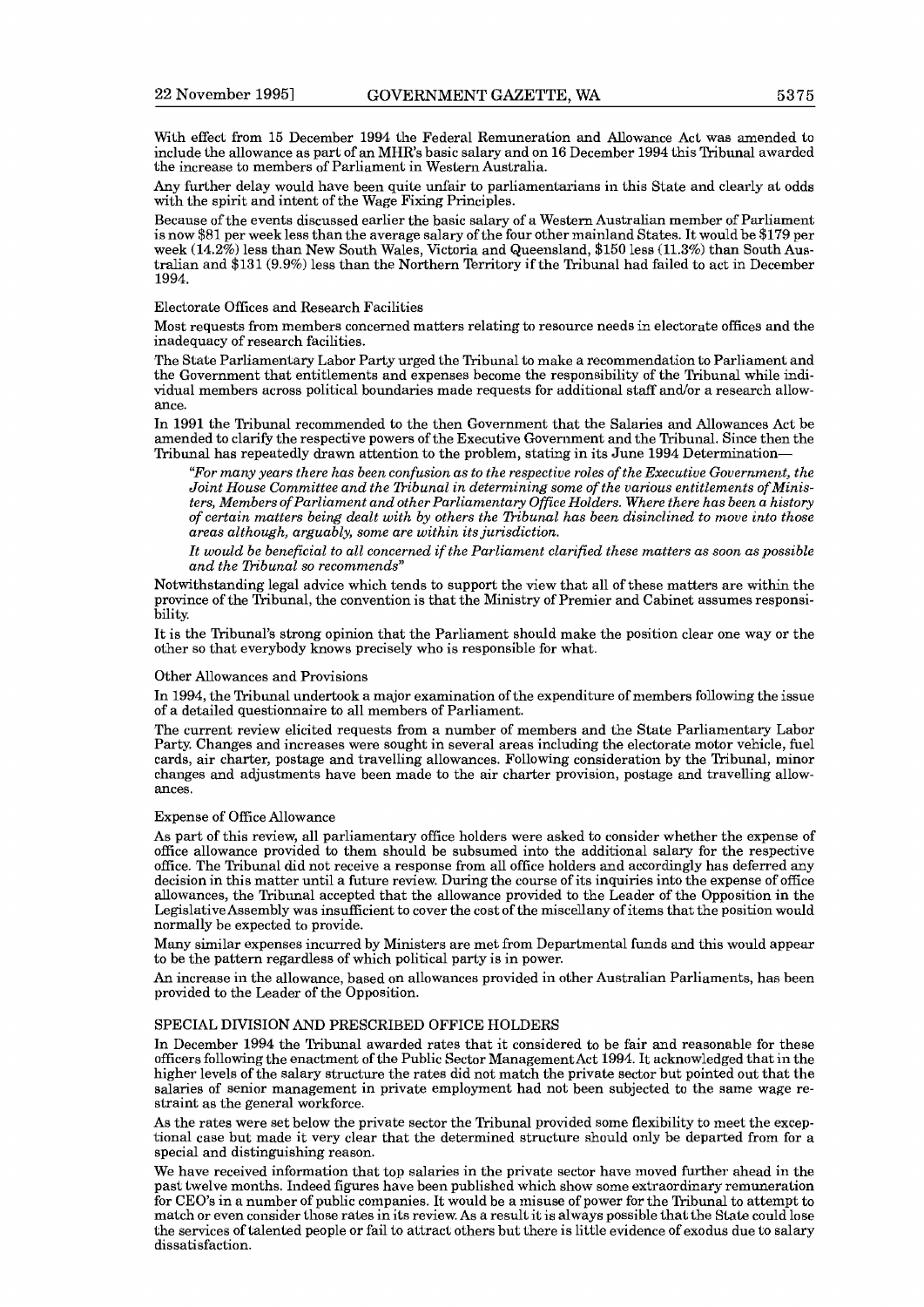The Western Australian Public Sector Enterprise Bargaining FrarneworkAgreement 1995 puts in place a process for agreements to be negotiated which achieve improvements in productivity and efficiency and the enhanced performance of agencies covered by them and allows the benefits from those improvements to be shared by employees, agencies and the Government on behalf of the community.

Already some agreements have been negotiated but they are relatively few. As the CEO is responsible for the productivity and efficiency of his/her agency the Tribunal considers that the time to consider a further increase in the salary structure is when negotiations have concluded in all or most agencies. Thus we will consider the matter further within six months.

Registrars-Supreme and District Courts

In its last determination the Tribunal announced that because the Chief Justice and the former Chief Judge of the District Court considered that further upward adjustment was required to the salaries of registrars the matter would be examined de *novo* early in 1995.

The Tribunal sought and obtained the assistance of Commissioner G L Fielding of the Western Australian Industrial Relations Commission to investigate and report on the registrars' claims. Commissioner Fielding is a lawyer and an industrial relations arbiter of long standing.

After thoroughly considering a most comprehensive report prepared by the Commissioner the Tribunal is quite satisfied that the salaries awarded to these officers of the Special Division of the Public Service are reasonable. There may be need for a slight adjustment to the salary of Supreme Court Registrars if and when they acquire the authority to deal with much of the chambers work now undertaken by the Masters. However, if required, that will be considered in a subsequent general review.

There is a strong objection by registrars to holding office under and subject to the terms of the Public Sector Management Act 1994. They and the Judges of the respective courts see it as an unnecessary interference with judicial independence. This is a matter outside the scope of the authority ofthis Tribunal. However, we recommend that the concern be examined by the Hon Premier and Attorney General so that changes can be effected if considered necessary.

Commissioner Fielding reported that, in practice, there appears to be no distinction between the work performed by Deputy Registrars and Registrars and "certainly that is the view of both the Principal Registrar and the Chief Judge". The Chief Judge has advised that it is the widely held, though not universally held, view that the work value is the same.

It would appear that the title of the office is a misnomer. If the occupants are not registrars then they are something less, but not deputy registrars.

Pending some decision as to whether reclassifications are to be effected or whether duty statements are to be changed the Tribunal proposes to make no alteration to the existing salary. However, it expects the matter to be finalised promptly and the Tribunal to be advised of the outcome. When the problem is resolved some degree of retrospectivity might be appropriate.

The determination will now issue.

Dated at Perth this 20th day of November 1995.

B. J. COLLIER, Chairman. R. H. C. TURNER, Member. J. A. S. MEWS, Member. Salaries and Allowances Tribunal.

#### DETERMINATION-FIRST SCHEDULE

Pursuant to the provisions of the Salaries and Allowances Act 1975 (as amended), the Salaries and Allowances Tribunal determines the remuneration to be paid to Ministers of the Crown, the Parliamentary Secretary of Cabinet, a Parliamentary Secretary appointed under Section 44A **(1)** of the Constitution Acts Amendment Act 1899, Officers and Members of the Parliament, as hereunder.

#### PART I-REMUNERATION OF MEMBERS GENERALLY

Section 1-Basic Salary

There is payable to each Member an annual salary calculated at the rate of \$73 910 per annum.

#### Section 2-Electorate Allowances

Section  $2(1)$ 

In addition to the basic salary there is payable to a Member, in respect of the expenses of discharging that members duties, an electorate allowance of \$18 095 per annum, less any expenditure incurred at the request of the Member in seeking a variation to the standard applied in Section 2(3).

Section 2(2)

**To** recognise the increased expenditure incurred by members servicing large and/or non metropolitan electorates, the following amounts shall be paid in addition to the basic electorate allowance.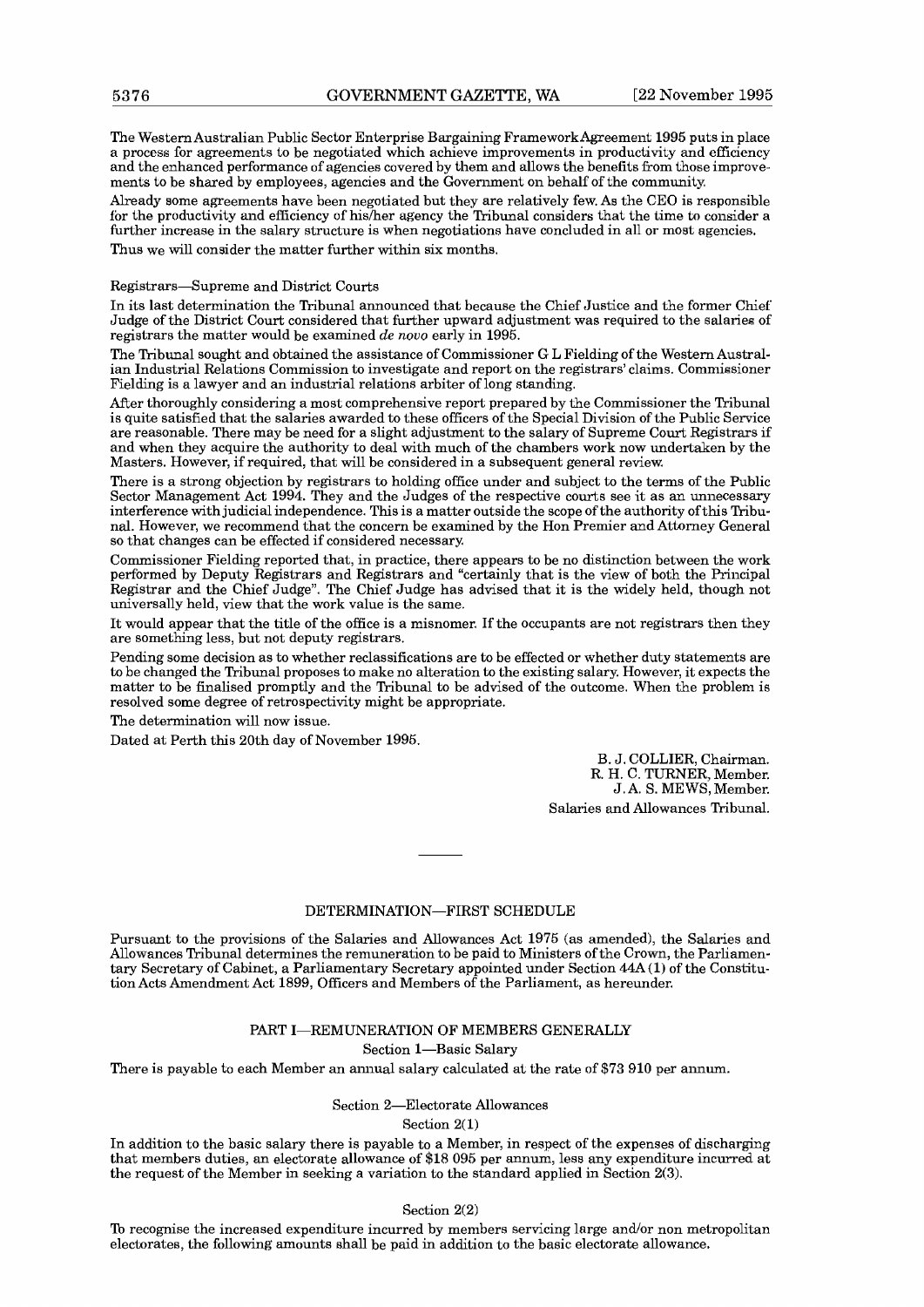| Electorate District<br>or Region                                  | Additional<br>Allowance<br>per annum |
|-------------------------------------------------------------------|--------------------------------------|
|                                                                   | \$                                   |
|                                                                   | 1 443                                |
| Districts—                                                        |                                      |
| Armadale, Darling Range, Peel Roleystone, Swan Hills and Wanneroo | 1443                                 |
|                                                                   | 7 438                                |
| Districts—                                                        |                                      |
|                                                                   | 352<br>1.830<br>3 3 0 8<br>6 2 6 4   |
|                                                                   | 10.395                               |
| Districts-                                                        |                                      |
|                                                                   | 352<br>6 264<br>9 2 2 2              |
|                                                                   | 15 383                               |
| Districts—                                                        |                                      |
|                                                                   | 2528<br>14 210                       |

#### Section 2(3)

Every member of Parliament, with the exception of those members who, as a result of the Office held, are provided with a government owned vehicle, shall be entitled to the supply of a private plated motor vehicle for use on Parliamentary, Electorate and Private business within Western Australia.

Motor vehicles issued to members through this provision will be of the Ford Falcon GLi or Commodore Executive (6 cylinder) class, fitted with an automatic transmission, power steering and air conditioning, with all running and maintenance costs met by the State.

Where a Member requires, for operational or personal reasons, a model of vehicle exceeding the standard, all additional costs, including Fringe Benefits Tax and insurance shall be met by the Member.

Members representing the South West, Agricultural or Mining and Pastoral Regions, and any District contained therein are entitled to have "Roo" Bars and driving lights fitted to the supplied vehicle at no additional cost.

Members representing the Mining and Pastoral Region or any District contained therein, can apply for the issue of an appropriate four wheel drive vehicle in lieu of that mentioned above, provided that the vehicle will be used predominantly in the Region or District to which the Member has been elected. Members seeking such a vehicle must contact the office of the Tribunal prior to making their application.

In the case of a Member who elects not to seek the issue of a Government supplied motor vehicle pursuant to this Section, that member shall receive an amount of \$5850 per annum in lieu thereof.

A Member who is supplied with a Government owned vehicle as a result of an Office held, may make application to the Tribunal for the issue of an electorate vehicle. The application should detail the reasons why a second vehicle is required.

#### Section 3-Motor Vehicle Allowance

1. Where **a** Member elects not to seek the issue of a government supplied motor vehicle, pursuant to Section 2 **(31,** and uses a privately owned vehicle to travel between the Member's residence and Perth, the Member shall be paid a motor vehicle allowance at current Public Service rates for the shortest practicable route provided such travel-

- (a) is not less than 100 kilometres return, and
- (b) is for the purpose of attending-
	- (i) a sitting of Parliament or a meeting of that members parliamentary political party, or
	- (ii) a meeting of a parliamentary select committee of which that Member is a Member, or
	- (iii) an official government, parliamentary or vice regal function

hut such allowance shall be limited to kilometres travelled in excess of **100.** 

**2.** Where in the opinion of the President of the Legislative Council or the Speaker of the Legislative Assembly, as the case may require, a scheduled commercial air service could have been used for the travel referred to in paragraph 1, the motor vehicle allowance payable under this section shall not exceed the value of the commercial air fare.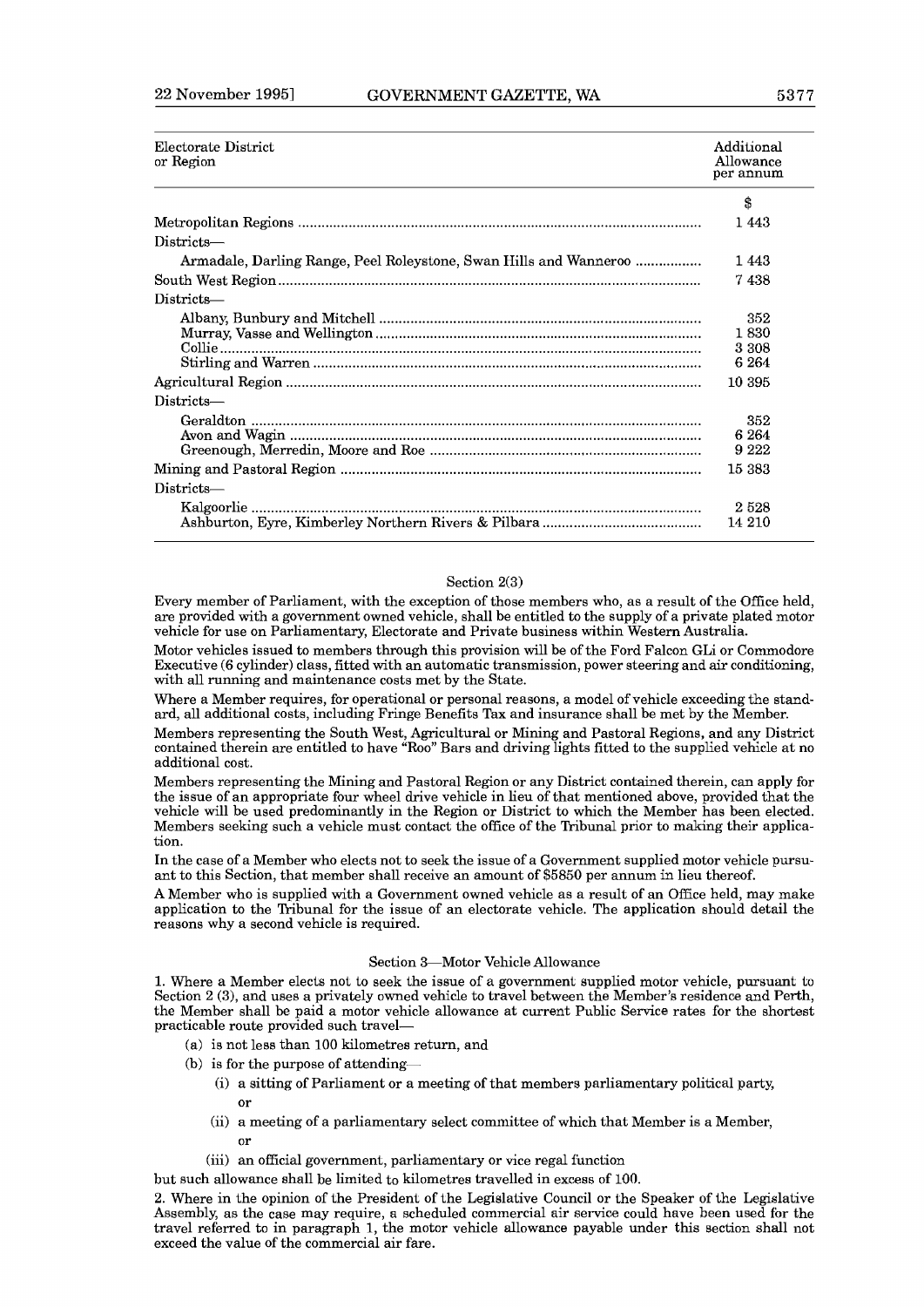Where a Member elects not to seek the issue of a government supplied motor vehicle, pursuant to Section **2** (3), and uses a privately owned vehicle to travel between the Member's residence and the nearest airport, in order to travel to and from Perth by aircraft for the purposes listed in subparagraph (b) of paragraph 1, the Member shall be paid an allowance under this section for the motor vehicle travel in excess of 100 kilometres return.

#### Section 4-Air Charter and Hire

1. Members representing the undermentioned electorates shall, except where scheduled airlines are operating at reasonably convenient times, be entitled at Government cost to use charter transport within or for the service of their electorates, but such cost shall not exceed the mounts specified hereunder-

|                      | Per<br>Financial<br>Year |
|----------------------|--------------------------|
|                      | S                        |
| Group 1              |                          |
| Electorate Region    |                          |
|                      | 22 500                   |
| Electorate Districts |                          |
|                      | 15 000                   |
| Group 2              |                          |
| Electorate Region    |                          |
|                      | 15 000                   |
| Electorate Districts |                          |
|                      | 12 000<br>5 000          |
| Group 3              |                          |
| Electorate Region    |                          |
|                      | 12 000                   |
| Electorate Districts |                          |
|                      | 5 000                    |

2. Where a Member uses air charter facilities to travel between two or more towns serviced by commercial air services (regular public transport), and there is no direct service between those towns, the total cost of the charter shall be met from consolidated revenue. However, the provision available to the Member shall only be debited with the difference between the cost of a business class fare (or where a business class is not available, then the full economy fare) on a commercial flight and that charged by the air charter company.

**3.** "Charter transport" includes charter aircraft, drive yourself vehicles and such other modes of transport as may be approved as appropriate in the circumstances by the President of the Legislative Council **or** the Speaker of the Legislative Assembly as the case may require.

#### PART II-REMUNERATION OF MINISTERS OF THE CROWN

l. In addition to the remuneration payable by virtue of Part l of this Determination, there is payable-

- (a) to a person for the time being holding the office of Premier in conjunction with a ministerial office, a salary calculated at the rate of **\$73 513** per annum.
- (b) to the person for the time being holding the office of Deputy Premier in conjunction with a ministerial ofice, a salary calculated at the rate of **\$55** 937 per annum.
- $(c)$  to the person for the time being holding the office of Leader of the Government in the Legislative Council in conjunction with a ministerial office, a salary calculated at the rate of \$49 **533**  per annum.
- (d) to each person, not being a person referred to in sub-paragraph (a), (b) or (c) of this paragraph, for the time being holding a ministerial office a salary calculated at the rate of **\$41 545** per annum.

2. If a person holds more ministerial offices than one, that person shall be paid a salary under this **Part**  in respect of one only of those offices.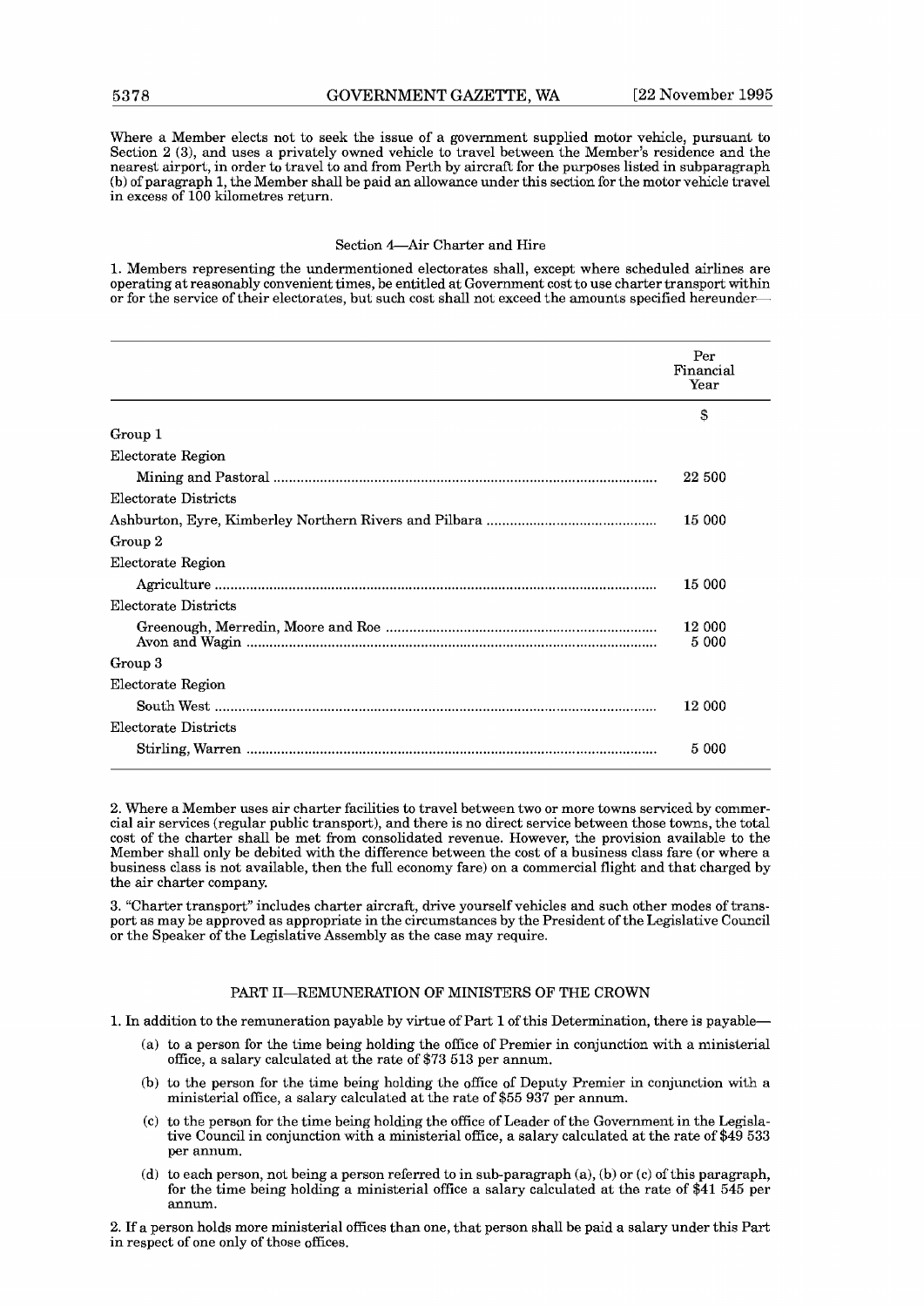#### PART III-REMUNERATION OF OFFICERS OF PARLIAMENT AND THE PARLIAMENTARY SECRETARY OF THE CABINET

**1.** In addition to the remuneration payable to a Member by virtue of Part I of this Determination there is payable to the person for the time being holding the office specified in the table hereunder a salary of the amount and at the rate specified, namely-

|                                                                                  | Salary    |
|----------------------------------------------------------------------------------|-----------|
|                                                                                  | per annum |
|                                                                                  | \$        |
|                                                                                  | 41 545    |
|                                                                                  | 31 158    |
|                                                                                  | 31 158    |
|                                                                                  | 22 851    |
|                                                                                  | 22 851    |
| The person who not being a Minister of the Crown is the leader of a party in the |           |
| Legislative Assembly of at least five Members other than a party whose leader is |           |
|                                                                                  | 22 851    |
|                                                                                  | 22 851    |
|                                                                                  | 12464     |
|                                                                                  | 10 386    |
|                                                                                  | 10 386    |
|                                                                                  | 6 2 3 2   |
|                                                                                  | 6 2 3 2   |

**2.** If a person holds more than one office, that person shall be paid a salary under this Part in respect of one only of those offices.

3. Where the Legislative Assembly is dissolved or expires by effluxion of time, a person who is the Parliamentary Secretary of the Cabinet or immediately before the dissolution or expiry by effluxion of time was the Chairman of Committees in the House or is the holder of the office of-

- (a) Leader of the Opposition in that House;
- (b) Leader of a recognised non-Government Party of at least five Members in the Legislative Assembly;
- (C) Deputy Leader of the Opposition in that House;
- (d) Government Whip in that House; or
- (e) Opposition Whip in that House

is entitled to receive the salary payable to that office holder by virtue of paragraph 1 of this Part and the allowance, if any, payable to the office holder under Part IV of this Determination until-

- (i) that person ceases to be a Member by reason of an event other than the dissolution or expiry by effluxion of time of the Legislative Assembly; or
- (ii) another person is elected or appointed to the office held by that person

whichever event shall first occur.

#### PART IV-EXPENSE ALLOWANCE

In addition to the remuneration payable under Parts I, I1 and I11 of this Determination there shall be payable to the holders for the time being of the following offices the following allowances, namely-

|                                                                                                                                                                                                                                                                                                                                                                                                | Office<br>Allowance<br>per annum |
|------------------------------------------------------------------------------------------------------------------------------------------------------------------------------------------------------------------------------------------------------------------------------------------------------------------------------------------------------------------------------------------------|----------------------------------|
|                                                                                                                                                                                                                                                                                                                                                                                                | \$                               |
|                                                                                                                                                                                                                                                                                                                                                                                                | 22 659                           |
| $\begin{minipage}{0.9\linewidth} \textbf{Premier} \textbf{} \textbf{} \textbf{} \textbf{} \textbf{} \textbf{} \textbf{} \textbf{} \textbf{} \textbf{} \textbf{} \textbf{} \textbf{} \textbf{} \textbf{} \textbf{} \textbf{} \textbf{} \textbf{} \textbf{} \textbf{} \textbf{} \textbf{} \textbf{} \textbf{} \textbf{} \textbf{} \textbf{} \textbf{} \textbf{} \textbf{} \textbf{} \textbf{} \$ | 4 7 2 1                          |
|                                                                                                                                                                                                                                                                                                                                                                                                | 4.721                            |
| Ministers of the Crown (other than the Premier, Deputy Premier, and the Leader of                                                                                                                                                                                                                                                                                                              |                                  |
|                                                                                                                                                                                                                                                                                                                                                                                                | 3 1 1 5                          |
|                                                                                                                                                                                                                                                                                                                                                                                                | 11 000                           |
|                                                                                                                                                                                                                                                                                                                                                                                                | 2494                             |
|                                                                                                                                                                                                                                                                                                                                                                                                | 2494                             |
|                                                                                                                                                                                                                                                                                                                                                                                                | 2494                             |
|                                                                                                                                                                                                                                                                                                                                                                                                | 2078                             |
|                                                                                                                                                                                                                                                                                                                                                                                                | 1661                             |
|                                                                                                                                                                                                                                                                                                                                                                                                | 1 661                            |
|                                                                                                                                                                                                                                                                                                                                                                                                | 1661                             |
|                                                                                                                                                                                                                                                                                                                                                                                                | 1 2 4 6                          |
|                                                                                                                                                                                                                                                                                                                                                                                                | 1 246                            |
|                                                                                                                                                                                                                                                                                                                                                                                                |                                  |

\*As defined in Part I11 paragraph 1.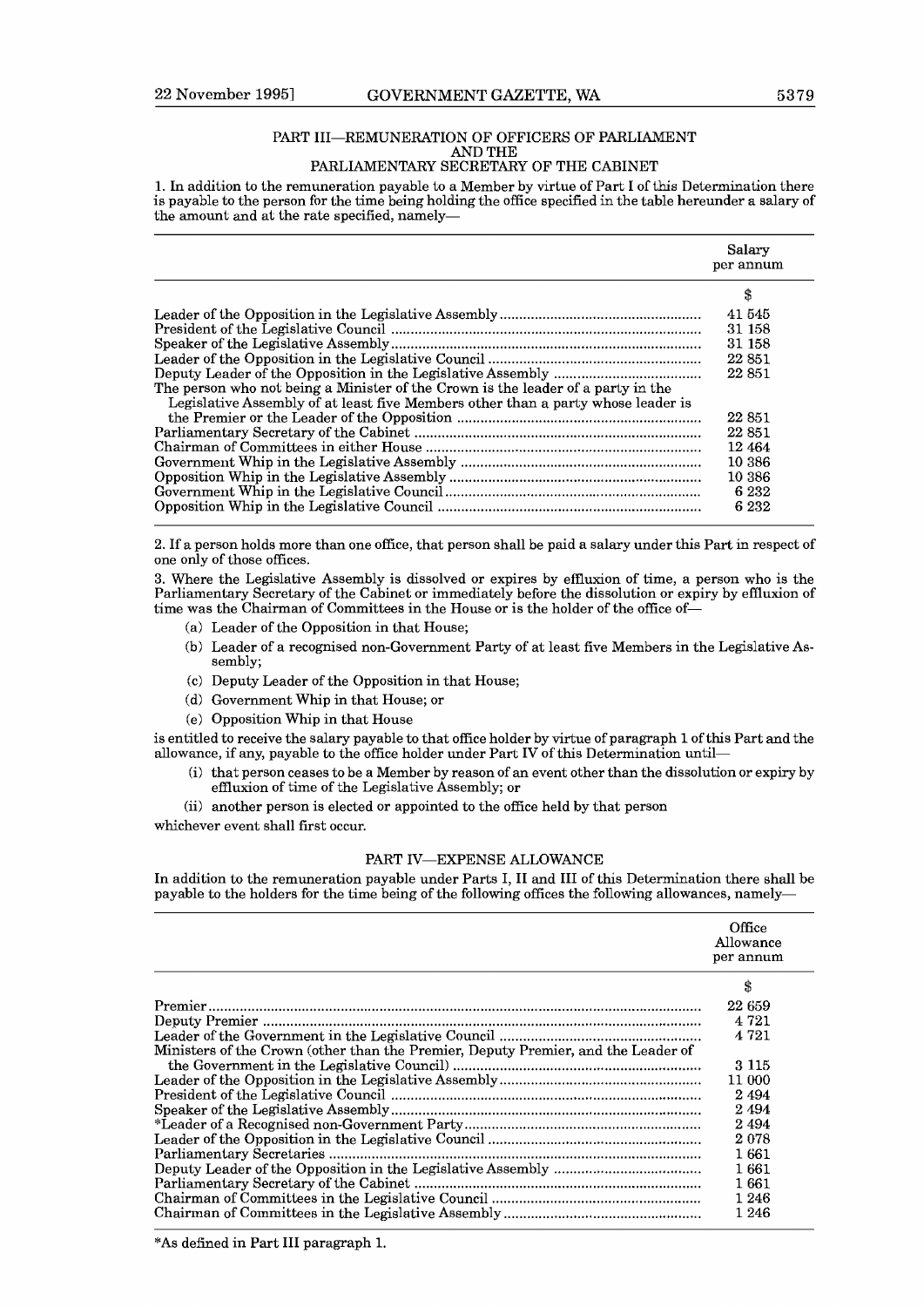#### PART V-TRAVELLING AND ACCOMMODATION ALLOWANCES

#### Section **1**

#### Office Holders on Official business

**1.1** There shall be payable to the Premier, a Minister of the Crown, an Honorary Minister and the Parliamentary Secretary of the Cabinet, when travelling within Australia on official duty as the holder of that position, who actually incurs expense on overnight accommodation at a place situated outside a radius of **50** kilometres of the Perth GPO, by way of reimbursement travelling allowances at the rate per day set in this Part.

**1.2** The Deputy Premier when travelling within Australia on duty representing the Premier shall be entitled to the same allowances as the Premier.

**1.3** Opposition and Third Party Leaders: The Leader of the Opposition in the Legislative Council, the Leader of the Opposition in the Legislative Assembly and the Leader of a Recognised Non-Government Party, when travelling within Australia on duty as such Leader, shall be entitled to the same allowances as a Minister and so also shall the Deputy Leader of the Opposition in the Legislative Assembly when travelling within Australia on duty whether for and in the place of the Leader or as such Deputy Leader only.

**1.4** Temporary Appointments: A Member who, for the time being, is appointed to act in lieu of the permanent occupant in any of the positions referred to in paragraphs 1.1, 1.2 or 1.3, shall, for the time he or she is acting in that position, receive the same travelling allowance as payable to the permanent occupants.

**1.5** Members: A Member (not being the holder of an office referred to in paragraphs **1.1,1.2,** or **1.3)** who actually incurs expense in securing overnight accommodation when travelling on duty withinAustralia, as an official representative of the Government or Parliamentary committee or delegation including a Member of a Select Committee of a House or a Joint Select Committee of Houses shall be entitled to travelling allowances at the rate set for a Minister.

**1.6** Members Deputising-

- (i) On behalf of the Premier: a Member who, at the written request of the Premier, deputises for the Premier at a function, and who actually incurs expense on overnight accommodation at a place situated outside a radius of **50** kilometres from that Member's principal place of residence or second residence, is entitled to claim allowances under this Part, at the rate prescribed for a Minister.
- (ii) On behalf of the Leader of the Opposition in the Legislative Assembly, or the Leader of a recognised non government party (as defined in Part I11 paragraph **l):** AMember who, at the written request of the above mentioned Leaders, deputises for the Leader at a function, and who actually incurs expense on overnight accommodation, at a place situated outside a radius of **50**  kilometres from that Member's principal place of residence or second residence is entitled to claim allowances under this Part, at the rate prescribed for a Minister.

#### Section **2**

**2.1** There shall be payable to a Member who represents the Mining and Pastoral, Agricultural or South West Regions or any District contained within those Regions an amount per financial year based on **80**  nights at Rate A for accommodation and associated expenditure incurred for the following purposes-

- **1.** Sittings of that Members House of Parliament.
- 2. Meetings of Select Committees of which that Member is a member.
- **3.** Attendance at official government, parliamentary or vice regal functions.
- 4. Any other official duties pertaining to parliamentary or electorate matters.

**2.2** Where by virtue of a Members parliamentary role, a Member, representing an electorate mentioned in **(2.1)** above, maintains a second residence or wholly resides in the Perth Metropolitan area, the allowance shall be paid on the same basis as though that Member resided in the District or Region to which he or she has been elected. This allowance is granted to cover costs associated with the second residence or travel to and from that members electorate and accommodation costs therein.

#### Section 3-Travelling within the Member's Electorate

In addition to that applying in Section **2** of this Part-

- **3.1** Members representing the District or Regions listed in 3.2 may claim travelhg allowances at Rate B for each overnight stay at a place in or adjacent to their electorate, but not within a radius of 50 kilometres of the Member's principal place of residence or second residence.
- 3.2 (i) The maximum number of nights claimable per financial year shall be-

**30** nights-Avon, Collie, Greenough, Merredin, Moore, Murray, Fbe, Stirling, Vasse, Wagin, Warren and Wellington.

- **40** nights-Ashburton, Eyre, Pilbara, Kimberley & Northern Rivers.
- **50** nights-Regions-Mining and Pastoral, Agricultural and Southwest.
- $(iii)$  Where a Member exceeds the number of nights specified in  $3.2$   $(i)$ , a further entitlement equivalent to the original may be claimed, subject to the following additional criteria-
	- (a) The principal place of residence of the Member must be in or adjacent to the electorate to which the Member has been elected, provided that the residence is not located in the Metropolitan Regions; and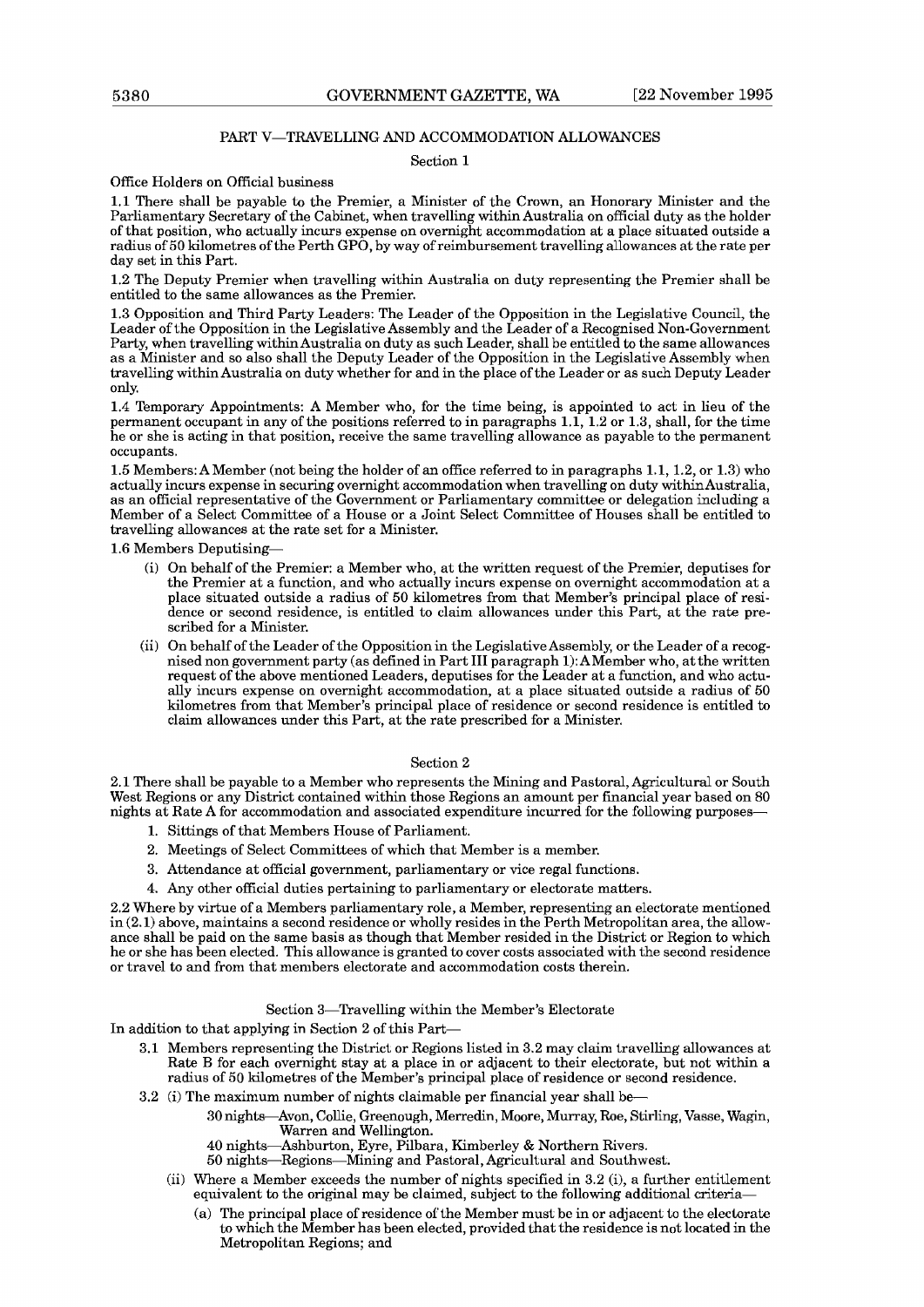(b) Where overnight accommodation is claimed, the Member must produce evidence that expenditure was incurred. Where a part day is claimed, the Member must certify that the meals claimed were purchased.

#### Section 4-Parliamentary Party Meetings

A Member attending a meeting of his or her parliamentary party other than in Perth but within Western Australia shall be entitled to claim the Accommodation allowance up to a maximum of 8 nights per financial year, at the appropriate members rates contained at the end of this Part.

Members of Parliament who are not members of a parliamentary political party or those whose parliamentary party membership is less than five members shall also be entitled to claim the accommodation allowance up to a maximum of 8 nights per financial year for travel to places other than in Perth but within Western Australia on business relating to their parliamentary duties.

#### Section 5-General Conditions Applying to This Part

5.1 For the purpose of this Part, a Member must nominate his or her principal place of residence, and where applicable the address of the second residence, to the President of the Legislative Council or the Speaker of the Legislative Assembly as appropriate.

5.2 Where a Member or office holder claiming under sections 1 and 3 of this Part secures overnight accommodation, either travelling from or to his or her principal place of residence for the purposes outlined in each Section, travels for part of a day, reimbursement will be made in accordance with the following formulae.

(i) If departure from principal place of residence is:

before 8.00am-100 per cent of the daily rate. 8.00am or later but prior to 1.00pm-90 per cent of the daily rate.

- 1.00pm or later but prior to 6.00pm-75 per cent of the daily rate.
- 6.00pm or later-50 per cent of the daily rate.
- (ii) If arrival back at principal place of residence is:-
	- 8.00am or later but prior to 1.00pm-10 per cent of the daily rate.
	- 1.00pm or later but prior to 6.00pm-25 per cent of the daily rate.
	- $6.00 \,\mathrm{pm}$  or later but prior to  $11.00 \,\mathrm{pm}{-50}$  per cent of the daily rate.
	- 11.00pm or later-100 per cent of the daily rate.

5.3 Partial payment of the appropriate daily travelling allowance calculated at the rate of ten per cent for breakfast, fifteen per cent for lunch and twenty five per cent for dinner may be claimed in the following circumstances-

- (i) Where a Member or Office Holder travels in accordance with the provisions of Sections 1 and 3 of this Part, and the travel does not occasion an overnight stay, that Member or Office Holder may claim the partial allowance provided that certification is made that each meal was actually purchased.
- (ii) Where a Member or Office Holder travels in accordance with the provisions of Sections 1 and **3**  of this Part, and utilises accommodation for a period that does not include an overnight stay, an amount of fifty per cent of the appropriate daily rate may be claimed in addition to the partial allowance.

| Premier | Ministers Etc            | Members                                                      |
|---------|--------------------------|--------------------------------------------------------------|
|         |                          |                                                              |
| 400     | 300                      |                                                              |
| 275     | 175                      |                                                              |
|         |                          | Rate A 143                                                   |
|         | $\overline{\phantom{a}}$ | Rate B 118                                                   |
| 275     | 250                      | Rate B as per the Public<br>Service Award 1992<br>Schedule I |

#### Section 6-Travelling Allowance-Rates of Payment

Provided that where the expenses reasonably and properly incurred exceed the above allowance, the actual costs will be reimbursed

#### Section 7-Taxi Fares

A Member shall be entitled to claim reimbursement of taxi fares necessarily incurred when travelling to or from any airport, or helipad in the Metropolitan area or the Perth Rail Terminal to Parliament House, or to the member's residence in the Metropolitan area for the purpose of attending **a** sitting of Parliament, attending party meetings or meetings of parliamentary committees.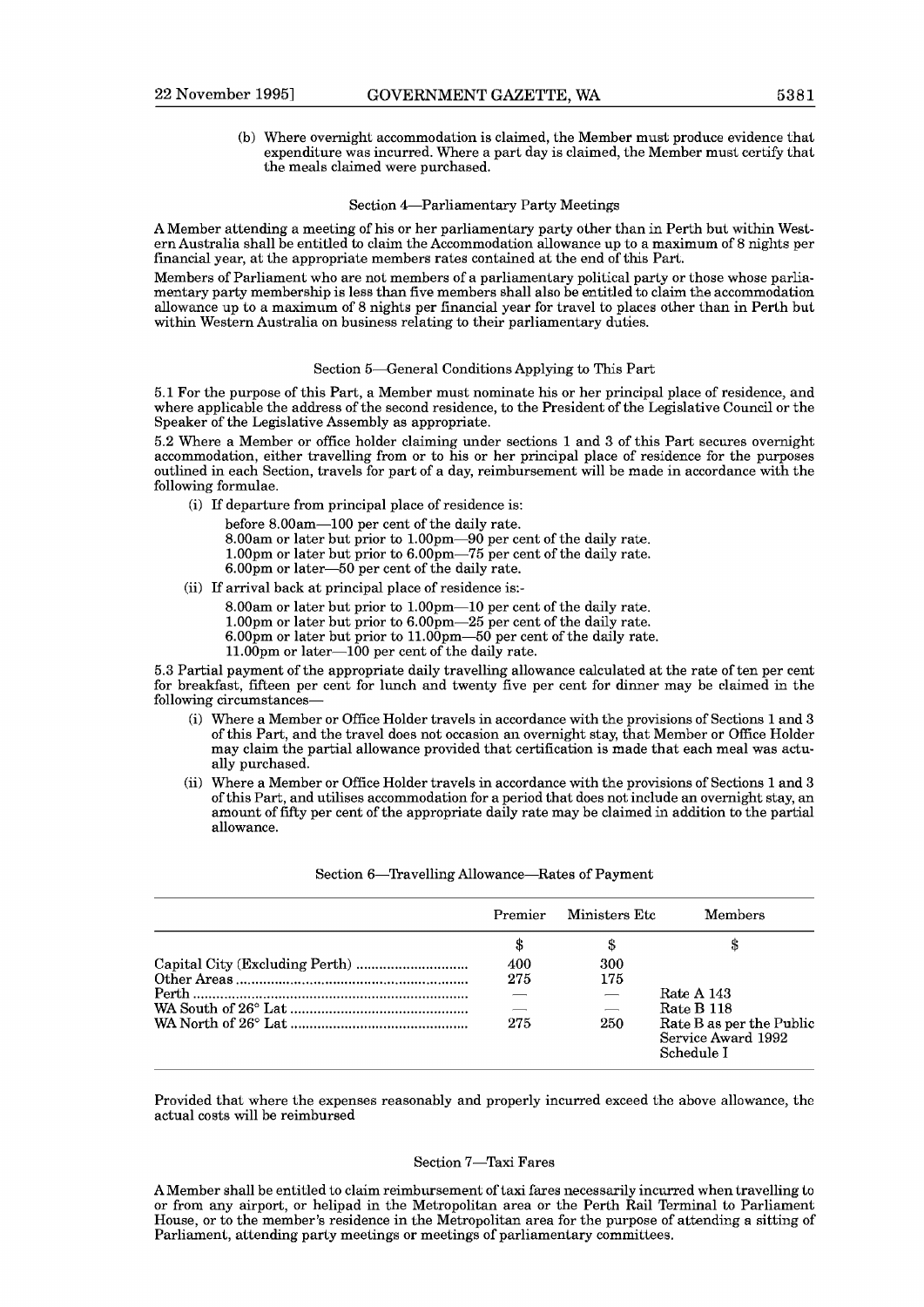#### PART VI-POSTAGE ALLOWANCES

There shall be payable to every Member of Parliament, for parliamentary or electorate business, but not for party or personal business, a postage and lettergram allowance at the rate of \$5400 per annum. This allowance shall be paid monthly.

#### OFFICE HOLDERS

The holders of the following offices, in addition to the allowance granted as a Member, shall receive an annual allowance, payable monthly, for the purchase of postal and Lettergram facilities for the Office held. The allowance is not to be used for Electorate, party or personal business.

| Rate per annum |
|----------------|
| Ж              |
| 9 000          |
| 6 750          |
| 6.750          |
| 4 500          |

The allowances provided in this Part shall be adjusted proportionately in accordance with any percentage variation in the basic minimum first class letter rate as fixed by Australia Post; the said increase to operate from the date on which such increased postal rates commence.

#### PART VII-TELEPHONE RENTAL AND CALLS

**1.** Private Residence: Every Member of Parliament (other than Ministers, the President of the Legislative Council, the Speaker of the Legislative Assembly, the Leader of the Opposition in the Legislative Assembly and the Chairman of Committees, and any others whose private telephone rentals and calls are paid in full from public funds) shall receive;

- (a) as an allowance or emolument, payment to that Member by way of reimbursement, of the rental and 85 per centum of all charges for calls incurred by that Member in respect of one standard telephone in that Member's private residence or, where that Member reasonably maintains more than one residence by reasons of membership of Parliament, in each such residence.
- (b) The rental charges levied for additional telephone sockets shall be included in the reimbursement of rental in (a) above.

**2.** Electorate Offices, First Telephone: Every Member of Parliament provided with an electorate office shall receive, as an allowance or emolument, payment to that Member by way of reimbursement, of the rental and all charges for calls incurred by that Member in respect of an approved telephone in that Member's electorate office.

**3.** Electorate Offices, Second Telephone: Where a Member of Parliament has a second telephone in the electorate office, the Member shall receive as an allowance or emolument, payment to that Member by way of reimbursement, of the rental and all charges for calls incurred by the Member in respect of that second telephone.

4. Electorate Offices, Facsimile Machines: Where a Facsimile machine is installed in a Member's electorate office, either utilising the second telephone line in **(3)** above or as a third telephone line, the Member shall receive as an allowance or emolument, payment to that Member by way of reimbursement, of the rental and **all** charges for calls incurred by the Member in respect of that facsimile machine.

5. Mobile Telephones: Where a Member of Parliament has a mobile telephone for parliamentary and electorate use, the Member shall be entitled to receive, as an allowance or emolument, reimbursement of the access and call costs incurred in accordance with the following.

- (a) Members representing the Mining & Pastoral, Agricultural and South West Regions or any District contained therein, reimbursement to a maximum of \$130 per month.
- (b) Members representing the Metropolitan Regions or any District contained therein, reimbursement to a maximum of \$80 per month.

**B.** Reimbursement of Telephone Charges: In so far as a Member of Parliament pays or is charged with any telephone calls made by the Member from Parliament House, that Member shall receive, as an allowance or emolument, payment by way of reimbursement of all such charges.

7. Delinition: In this Part, "calls" include all charges (other than international telegrams and calls) as usually included on Telecom Australia accounts rendered to subscribers.

"Standard telephone" and "Approved telephone" refers to the telephones considered appropriate from time to time, by the Director General, Ministry of the Premier and Cabinet.

#### PART VIII-PAYMENT OF REMUNERATION

**1.** The remuneration payable to a Member under Parts I, (Section **2),** V1 and V11 ofthis Determination shall be calculated from the day on which the Member is elected as a Member, and except as provided by paragraph **3** of this Part, cease to be payable as from the day on which the person ceases to be a Member.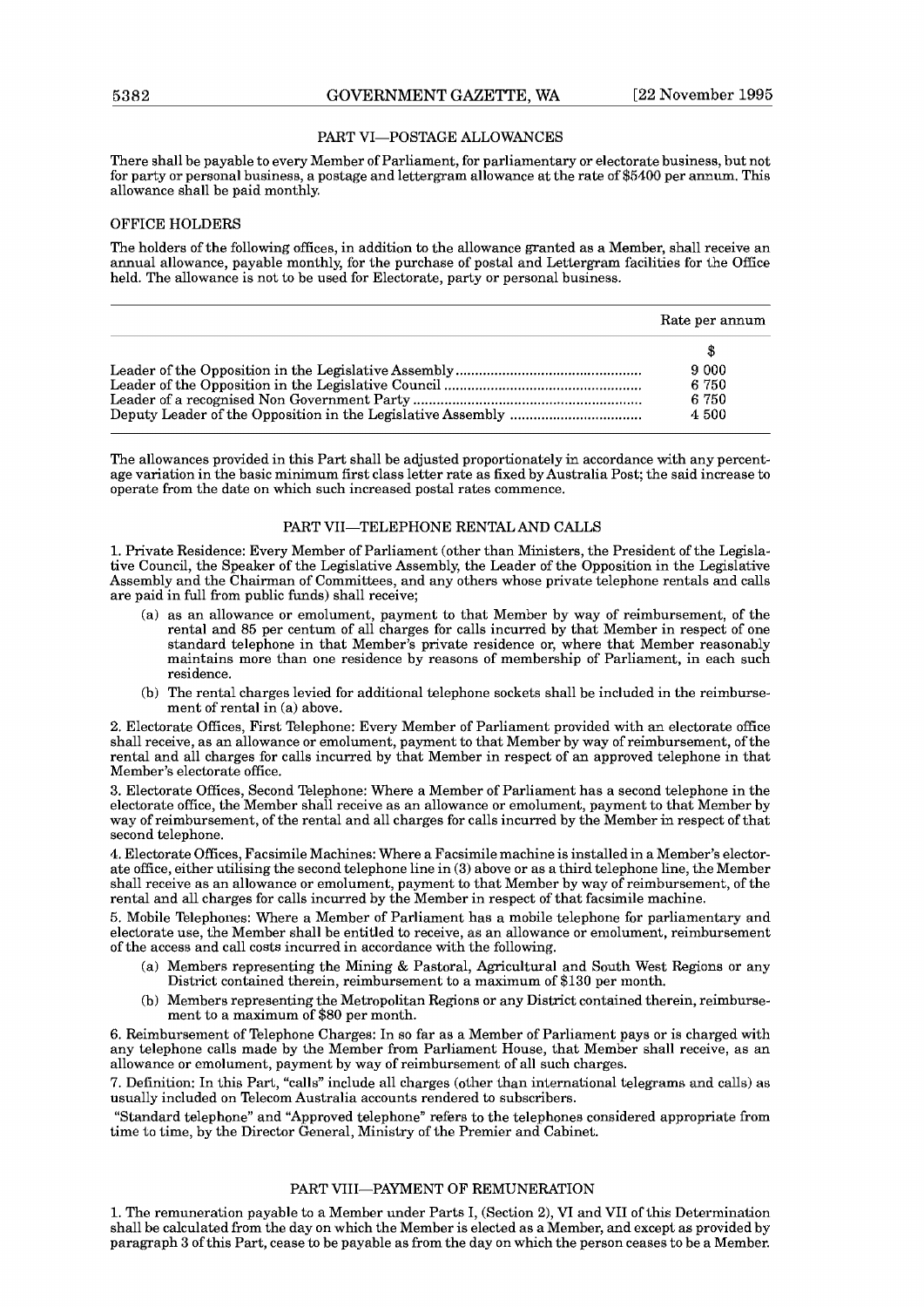2. Where a Member of the Legislative Assembly ceases to be a Member thereof by reason of the dissolution of that House or the expiry thereof by effluxion of time, the Member is notwithstanding that Member's cessation of membership, entitled to continue to receive the remuneration provided in Parts I, VI and VII of this Determination until the day fixed for the taking of the poll next following the dissolution or expiry of that House.

3. Remuneration payable under Parts I (Sections 1&2), 11,111, IV, V (Section 2) and V1 of this Determination shall be paid by equal instalments on the last day of each month.

Dated at Perth this 20th day of November 1995.

B. J. COLLIER, Chairman. R. H. C. TURNER, Member. J.A. S. MEWS, Member.

#### DETERMINATION-SECOND SCHEDULE

Pursuant to the provisions of the Salaries and Allowances Act 1975 (as amended) the Salaries and Allowances Tribunal determines the remuneration to be paid to the Officers of the Public Service holding offices included in the Special Division of the Public Service (S) and the persons holding Prescribed Offices (P), shall be in accordance with the following.

#### PART 1

| Special/Group 1 | \$87 605  |
|-----------------|-----------|
| Special/Group 2 | \$92 973  |
| Special/Group 3 | \$98 574  |
| Special/Group 4 | \$103 993 |
| Special/Group 5 | \$112372  |
| Special/Group 6 | \$123 101 |
| Special/Group 7 | \$136 435 |
| Special/Group 8 | \$150 000 |

In addition to the foregoing salary rates a contract allowance at the rate of twenty per cent of the determined salary per annum shall be paid to:-

- (a) a person holding a Prescribed Office under Section  $6(1)(e)$  of the Salaries and Allowances Act and who is appointed on a fixed term contract without any guarantee of continued employment at the expiration of such term.
- (b) an officer who is appointed under the provisions of the Public Sector Management Act 1994 on a fixed term contract without any right of continued employment at the expiration of such term.
- (C) an officer who does not elect to retain a right of return as provided in Section 58 of the Public Sector Management Act 1994.
- (d) a commissioned police officer whose previous commission is revoked upon appointment as Deputy or Assistant Commissioner and who is appointed for a fixed term with no right of return to commissioned rank.

Provided that:

The allowance shall not be paid to a person who is already in receipt of a contract allowance or who is paid, for any reason, a salary in excess of that determined by the Tribunal for the office that is held, or is paid an amount additional to the salary, however described, unless the Tribunal approves in the circumstances of a particular case.

 $Offices$ 

- S ABORIGINAL AFFAIRS DEPARTMENT Chief Executive Officer-(S3)
- S ALCOHOL AND DRUG AUTHORITY: Director-(S2)
- S AGRICULTURE-DEPARTMENT OF: Director General-(S6)
- S ARTS-DEPARTMENT FOR THE: Executive Director-(S2)
- P AUDITOR GENERAL-OFFICE OF: Auditor General-(S7)
- S BUILDING MANAGEMENT AUTHORITY: Executive Director-(S5)
- P COASTAL SHIPPING COMMISSION-(WESTERN AUSTRALIAN): General Manager-(S3)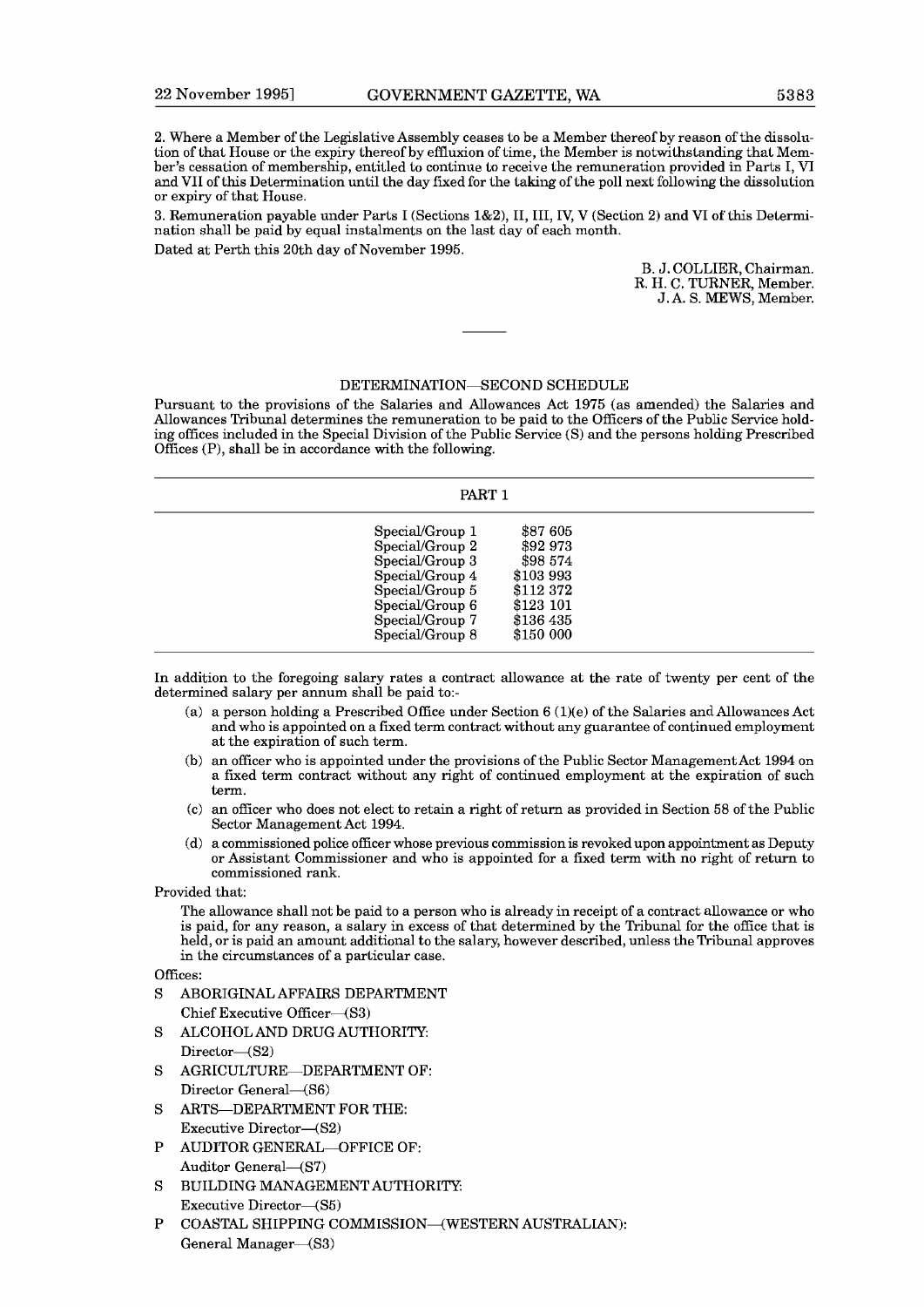| s  | COMMERCE AND TRADE—DEPARTMENT OF:<br>Chief Executive Officer—(S6)                 |
|----|-----------------------------------------------------------------------------------|
| Ρ  | CONSERVATION AND LAND MANAGEMENT—DEPARTMENT OF:<br>Executive Director—(S5)        |
| s  | DISABILITY SERVICES COMMISSION:                                                   |
| s  | Chief Executive Officer-(S5)<br><b>EDUCATION DEPARTMENT</b>                       |
|    | Chief Executive Officer-(S8)                                                      |
| S  | EDUCATION POLICY AND COORDINATION BUREAU:                                         |
| P  | Chief Executive Officer-(S3)<br>ELECTORAL COMMISSION—(WESTERN AUSTRALIAN):        |
|    | Electoral Commissioner-(S4)                                                       |
|    | Deputy Electoral Commissioner-\$71910                                             |
| s  | <b>ENERGY-OFFICE OF</b>                                                           |
|    | Coordinator-(S4)                                                                  |
| s  | ENVIRONMENTAL PROTECTION-DEPARTMENT OF:                                           |
|    | Chief Executive Officer-(S2)                                                      |
| Ρ  | EQUAL OPPORTUNITY COMMISSION:                                                     |
|    | Commissioner-(S1)                                                                 |
| S  | FAIR TRADING-MINISTRY OF:                                                         |
|    | Executive Officer-(S2)                                                            |
| S  | FAMILY AND CHILDREN'S SERVICES:                                                   |
|    | Director General—(S5)                                                             |
| Ρ  | FIRE BRIGADES BOARD—(WESTERN AUSTRALIAN):                                         |
|    | Executive Chairman—(S3)                                                           |
| S  | <b>FISHERIES DEPARTMENT:</b>                                                      |
|    | $Director - (S2)$                                                                 |
| Ρ  | <b>FREMANTLE HOSPITAL:</b>                                                        |
|    | Chief Executive Officer—(S4)                                                      |
| Ρ  | FREMANTLE PORT AUTHORITY:                                                         |
|    | General Manager-(S5)                                                              |
| S. | GOVERNMENT EMPLOYEES SUPERANNUATION BOARD:                                        |
|    | Executive Director—(S4)<br><b>GOVERNMENT PROPERTY OFFICE:</b>                     |
| S  |                                                                                   |
| Ρ  | $Chief$ Executive $-(S2)$<br>GOVERNMENT RAILWAYS COMMISSION—(WESTERN AUSTRALIAN): |
|    | $Commissioner-(S6)$                                                               |
| S  | HEALTH DEPARTMENT OF WESTERN AUSTRALIA:                                           |
|    | Commissioner-(S8)                                                                 |
| S  | HOUSING COMMISSION-(STATE):                                                       |
|    | Executive Director-(S5)                                                           |
| Ρ  | INFORMATION COMMISSIONER-OFFICE:                                                  |
|    | Commissioner-(S1)                                                                 |
| S  | <b>JUSTICE-MINISTRY OF:</b>                                                       |
|    | Director General-(S6)                                                             |
| S  | KING EDWARD MEMORIAL HOSPITAL AND PRINCESS MARGARET HOSPITAL:                     |
|    | Chief Executive Officer-(S5)                                                      |
| S  | LAND ADMINISTRATION DEPARTMENT OF:                                                |
|    | Chief Executive $ (S4)$                                                           |
| S  | LAND AUTHORITY-WESTERN AUSTRALIAN:                                                |
|    | Chief Executive Officer-(S2)                                                      |
| Ρ  | LIBRARY BOARD OF WESTERN AUSTRALIA:                                               |
|    | State Librarian-(S2)                                                              |
| S  | LOCAL GOVERNMENT-DEPARTMENT OF:                                                   |
|    | Executive Director-(S2)                                                           |
| Ρ  | <b>MAIN ROADS DEPARTMENT:</b>                                                     |
|    | Commissioner-(S6)                                                                 |
| Ρ  | MEAT COMMISSION-(WESTERN AUSTRALIAN):                                             |

Chief Executive Officer-(S2)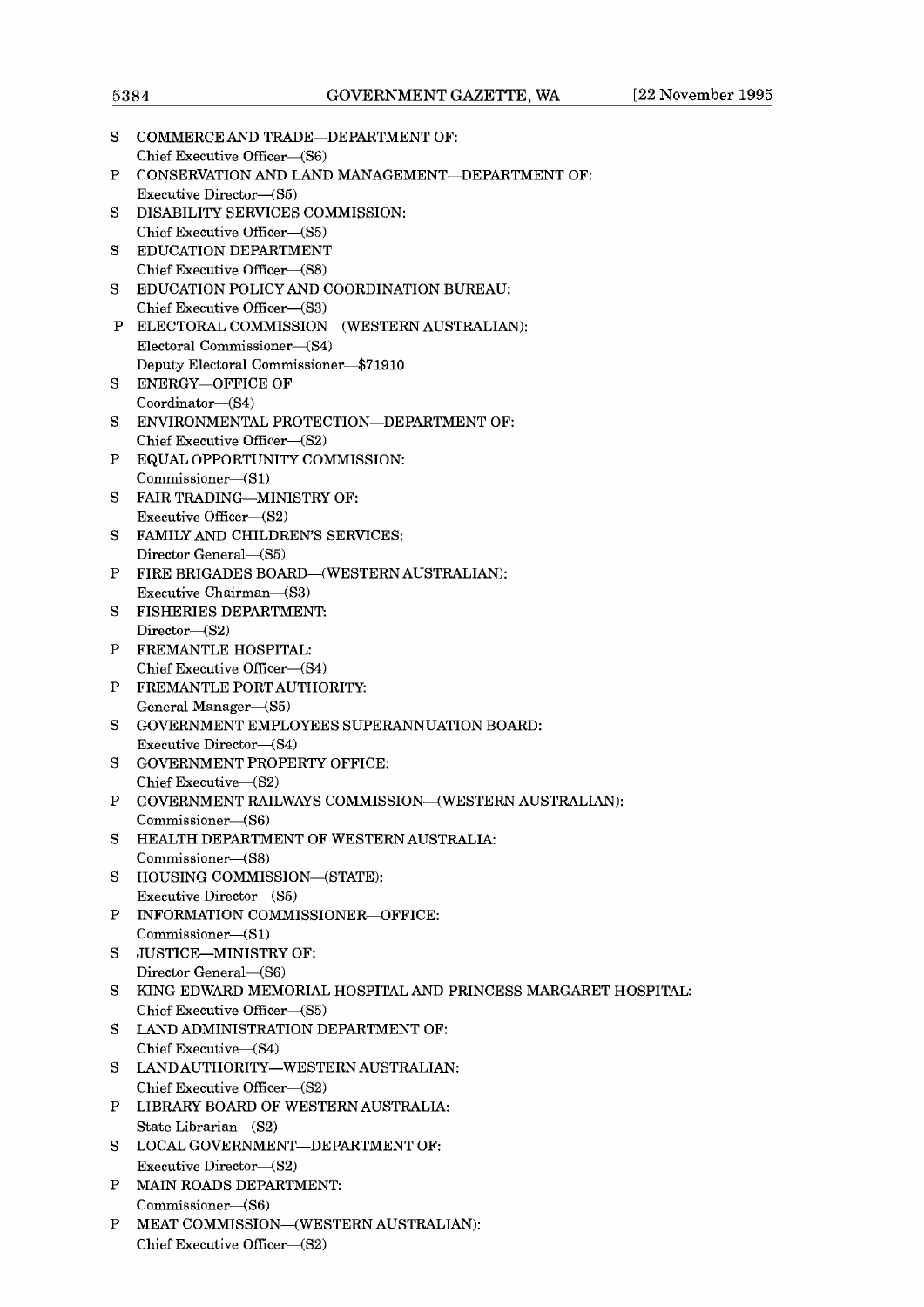| P | METROPOLITAN (PERTH) PASSENGER TRANSPORT TRUST.                                 |
|---|---------------------------------------------------------------------------------|
|   | Chief Executive-(S4)                                                            |
| S | MINERALS AND ENERGY-DEPARTMENT OF:                                              |
|   | Director General-(S6)                                                           |
| P | MUSEUM-(WESTERN AUSTRALIAN):                                                    |
|   | Director- $(S1)$                                                                |
| S | NON GOVERNMENT EDUCATION-OFFICE OF WESTERN AUSTRALIAN:                          |
|   | Chief Executive Officer-(S2)                                                    |
| P | PARLIAMENTARY COMMISSIONER FOR ADMINISTRATIVE INVESTIGATIONS:                   |
|   | Commissioner - (S5)                                                             |
| S | PLANNING-MINISTRY FOR:                                                          |
|   | Chief Executive-(S5)                                                            |
| P | POLICE DEPARTMENT:                                                              |
|   | Commissioner - (S7)                                                             |
|   | Deputy Commissioner-(S3)                                                        |
|   | Assistant Commissioners-(S1)-5 positions.                                       |
| S | POLICY OFFICE                                                                   |
|   | Chief Executive-(S4)                                                            |
| S | PREMIER AND CABINET-MINISTRY OF THE:                                            |
|   | Director-General-(S6)                                                           |
| S | PRODUCTIVITY AND LABOUR RELATIONS:                                              |
|   | Executive Director-(S3)<br>PUBLIC SECTOR MANAGEMENT OFFICE                      |
| S | Chief Executive-(S3)                                                            |
| P | PUBLIC SECTOR STANDARDS COMMISSION:                                             |
|   | Commissioner - (S8)*                                                            |
| S | RACING, GAMING & LIQUOR-OFFICE OF:                                              |
|   | Executive Director-(S2)                                                         |
|   | plus an allowance of 5% per annum whilst a member of the Territory of Christmas |
|   | Island Casino Surveillance Authority                                            |
| S | RESOURCES DEVELOPMENT-DEPARTMENT OF:                                            |
|   | Chief Executive Officer-(S7)                                                    |
| S | ROTTNEST ISLAND AUTHORITY:                                                      |
|   | Chief Executive Officer-(S1)                                                    |
|   | with a temporary allowance to (S2).                                             |
| P | ROYAL PERTH HOSPITAL:                                                           |
|   | Chief Executive Officer-(S5)                                                    |
| S | SECONDARY EDUCATION AUTHORITY:                                                  |
|   | Director- $(S2)$                                                                |
| P | SIR CHARLES GAIRDNER HOSPITAL:                                                  |
|   | Chief Executive Officer-(S5)                                                    |
| S | SOUTH WEST DEVELOPMENT AUTHORITY:                                               |
|   | Executive Director-(S1)                                                         |
| S | SPORT AND RECREATION-MINISTRY OF:                                               |
|   | Executive Director-(S2)                                                         |
| S | STATE ADMINISTRATION-OFFICE OF                                                  |
|   | Chief Executive-(S4)                                                            |
| S | STATE SERVICES-DEPARTMENT OF:                                                   |
| S | Chief Executive Officer-(S4)<br>STATE SUPPLY COMMISSION:                        |
|   | Chief Executive Officer-(S2)                                                    |
| s | TAXATION DEPARTMENT-(STATE):                                                    |
|   | Commissioner-(S3)                                                               |
| P | TOTALISATOR AGENCY BOARD:                                                       |
|   | General Manager-(S2)                                                            |
| P | TOURISM COMMISSION-(WESTERN AUSTRALIAN):                                        |
|   | Chief Executive Officer-(S2)                                                    |
| S | TRAINING—WESTERN AUSTRALIAN DEPARTMENT OF:                                      |
|   | Chief Executive Officer-(S6)                                                    |